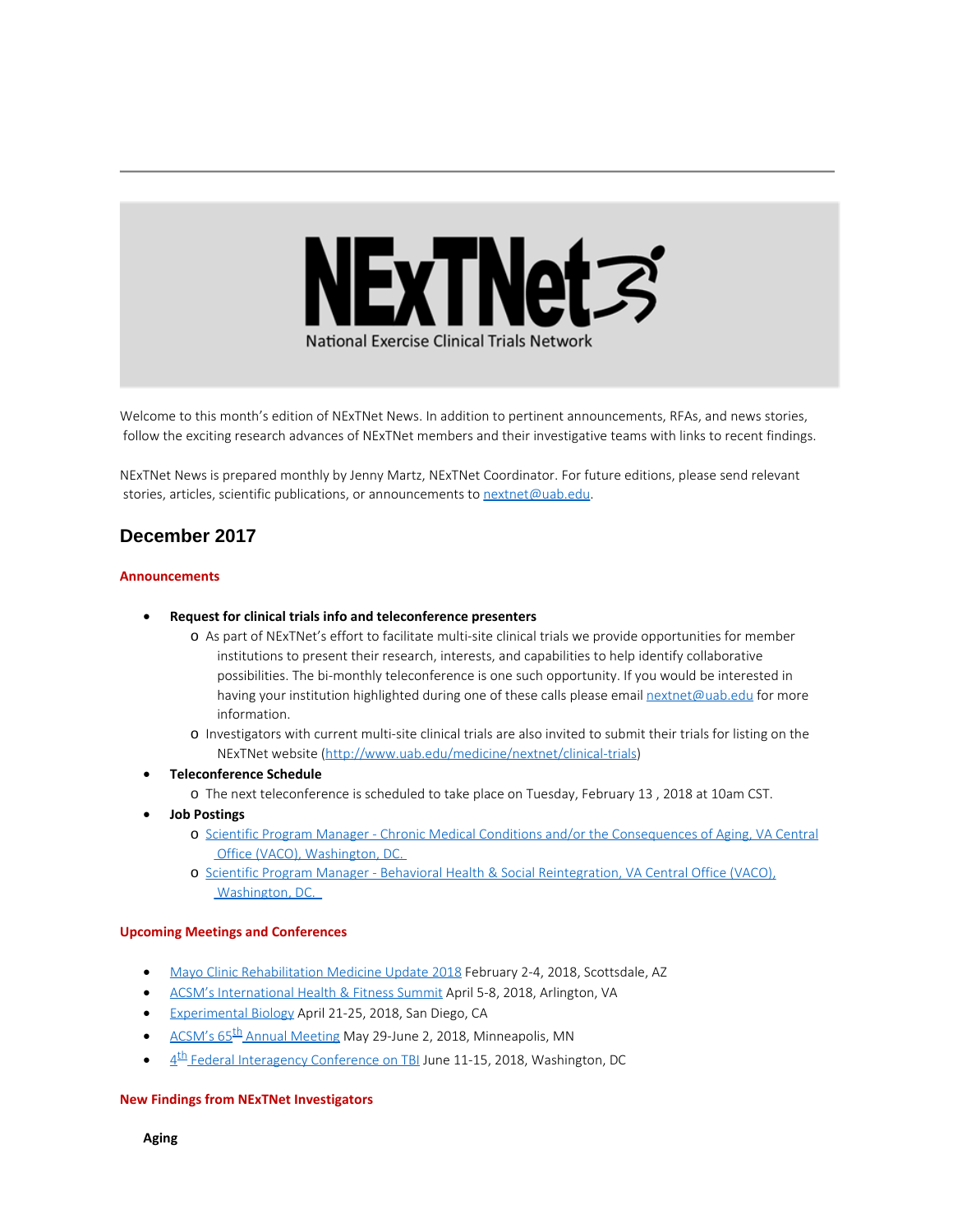- Randomized, four-arm, [dose-response](https://www.ncbi.nlm.nih.gov/pubmed/28964826) clinical trial to optimize resistance exercise training for older adults with [age-related](https://www.ncbi.nlm.nih.gov/pubmed/28964826) muscle atrophy.
- · PRIME: A Novel Low-Mass, [High-Repetition](https://www.ncbi.nlm.nih.gov/pubmed/29232316) Approach to Improve Function in Older Adults.
- Aortic hemodynamics in [postmenopausal](https://www.ncbi.nlm.nih.gov/pubmed/29208690) women following cessation of hormone therapy.
- · Cerebrovascular Reactivity and Vascular Activation in [Postmenopausal](https://www.ncbi.nlm.nih.gov/pubmed/29158356) Women With Histories of Preeclampsia.
- · Association of [Accelerometry-Measured](https://www.ncbi.nlm.nih.gov/pubmed/29197830) Physical Activity and Cardiovascular Events in Mobility-Limited Older Adults: The LIFE (Lifestyle Interventions and [Independence](https://www.ncbi.nlm.nih.gov/pubmed/29197830) for Elders) Study.

## **Cancer**

- · Genetic variation in TNFa, PPARγ, and IRS-1 genes, and their association with [breast-cancer](https://www.ncbi.nlm.nih.gov/pubmed/29256014) survival in the HEAL [cohort.](https://www.ncbi.nlm.nih.gov/pubmed/29256014)
- · Applying [pre-participation](https://www.ncbi.nlm.nih.gov/pubmed/29260391) exercise screening to breast cancer survivors: a cross-sectional study.
- · Effects of exercise during chemotherapy on [chemotherapy-induced](https://www.ncbi.nlm.nih.gov/pubmed/29243164) peripheral neuropathy: a multicenter, [randomized](https://www.ncbi.nlm.nih.gov/pubmed/29243164) controlled trial.

#### **Cardiovascular**

· Back to the Future in [Cardiogenic](https://www.ncbi.nlm.nih.gov/pubmed/29083965) Shock - Initial PCI of the Culprit Lesion Only.

## **Cell and Molecular Biology**

- Starring or Supporting Role? Satellite Cells and Skeletal Muscle Fiber Size [Regulation.](https://www.ncbi.nlm.nih.gov/pubmed/29212890)
- Effects of resistance exercise on endothelial progenitor cell [mobilization](https://www.ncbi.nlm.nih.gov/pubmed/29259281) in women.

## **Exercise – Diet/Disease/Drug/Device/Environmental Interactions**

- · Long-Term Effects of Weight Loss and Exercise on Biomarkers Associated with [Angiogenesis.](https://www.ncbi.nlm.nih.gov/pubmed/29042415)
- · [Comparison](https://www.ncbi.nlm.nih.gov/pubmed/29258510) of machine learning techniques to predict all-cause mortality using fitness data: the Henry ford [exercIse](https://www.ncbi.nlm.nih.gov/pubmed/29258510) testing (FIT) project.
- · Using Machine Learning to Define the Association between [Cardiorespiratory](https://www.ncbi.nlm.nih.gov/pubmed/28951020) Fitness and All-Cause Mortality (from the Henry Ford Exercise Testing [Project\).](https://www.ncbi.nlm.nih.gov/pubmed/28951020)
- Effect of [mindfulness](https://www.ncbi.nlm.nih.gov/pubmed/29211681) meditation on short-term weight loss and eating behaviors in overweight and obese adults: A [randomized](https://www.ncbi.nlm.nih.gov/pubmed/29211681) controlled trial.
- · Physical Function and Physical Activity in [Peritoneal](https://www.ncbi.nlm.nih.gov/pubmed/28970364) Dialysis Patients.

# **Metabolic**

- Fibroblast growth factor 21 increases hepatic oxidative capacity but not physical activity or energy [expenditure](https://www.ncbi.nlm.nih.gov/pubmed/29215172) in hepatic [PGC-1α deficient](https://www.ncbi.nlm.nih.gov/pubmed/29215172) mice.
- · Voluntary wheel running improves adipose tissue [immunometabolism](https://www.ncbi.nlm.nih.gov/pubmed/29226756) in ovariectomized low-fit rats.

#### **Neuroscience and Stroke**

- · Comparative of transcranial magnetic stimulation and other treatments in [experimental](https://www.ncbi.nlm.nih.gov/pubmed/29198860) autoimmune [encephalomyelitis.](https://www.ncbi.nlm.nih.gov/pubmed/29198860)
- · Varied [Antidepressant](https://www.ncbi.nlm.nih.gov/pubmed/29190225) Response and Subjective Experience Across 3 Different Repetitive Transcranial Magnetic [Stimulation](https://www.ncbi.nlm.nih.gov/pubmed/29190225) Devices: A Case Report.
- · [Simultaneous](https://www.ncbi.nlm.nih.gov/pubmed/29126945) aerobic exercise and rTMS: Feasibility of combining therapeutic modalities to treat depression.
- · Effect of [High-Intensity](https://www.ncbi.nlm.nih.gov/pubmed/29228079) Treadmill Exercise on Motor Symptoms in Patients With De Novo Parkinson Disease: A Phase 2 [Randomized](https://www.ncbi.nlm.nih.gov/pubmed/29228079) Clinical Trial.
- · Prediction of treatment outcomes to exercise in patients with [nonremitted](https://www.ncbi.nlm.nih.gov/pubmed/28672073) major depressive disorder.

#### **Other**

- · Comparison of Resistance-Based Walking [Cardiorespiratory](https://www.ncbi.nlm.nih.gov/pubmed/29239992) Test to The Bruce Protocol.
- · Erratum: Diet Quality Predicts Visceral Adiposity and Liver Fatness: The [Multiethnic](https://www.ncbi.nlm.nih.gov/pubmed/29265777) Cohort Study.
- · The [Importance](https://www.ncbi.nlm.nih.gov/pubmed/29229227) of the Circadian System & Sleep for Bone Health.
- · A mathematical model of the effects of resistance [exercise-induced](https://www.ncbi.nlm.nih.gov/pubmed/29256047) muscle hypertrophy on body composition.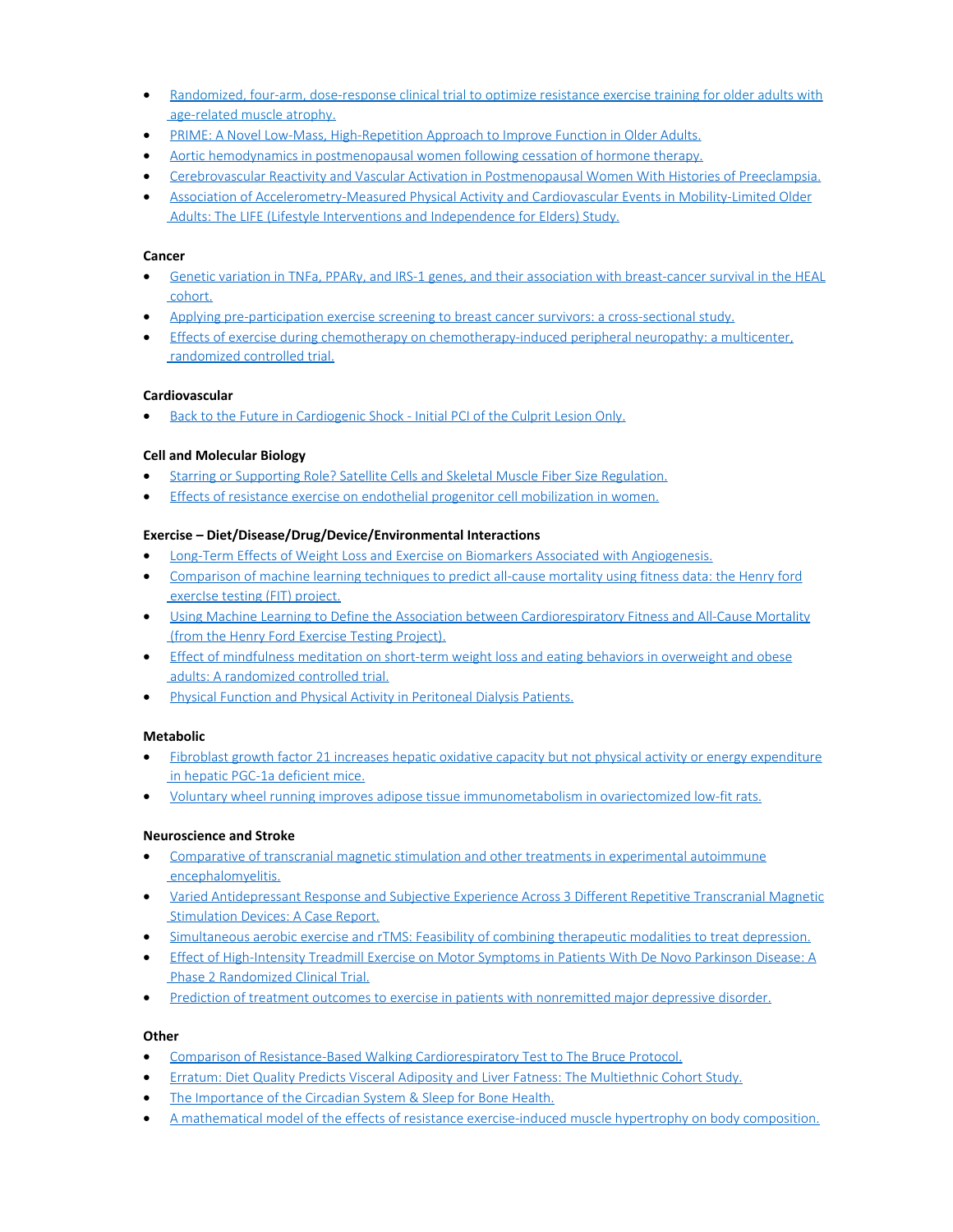# **Pediatric**

- · Physical Education Classes, Physical Activity, and [Sedentary](https://www.ncbi.nlm.nih.gov/pubmed/29252970) Behavior in Children.
- Temporal and bi-directional associations between sleep duration and physical [activity/sedentary](https://www.ncbi.nlm.nih.gov/pubmed/29223790) time in children: An [international](https://www.ncbi.nlm.nih.gov/pubmed/29223790) comparison.
- · [Multi-dimensional](https://www.ncbi.nlm.nih.gov/pubmed/29240982) bone density phenotyping reveals new insights in to genetic regulation of the pediatric [skeleton.](https://www.ncbi.nlm.nih.gov/pubmed/29240982)
- · Faster ticking rate of the epigenetic clock is associated with faster pubertal [development](https://www.ncbi.nlm.nih.gov/pubmed/29235933) in girls.

# **Pulmonary**

• The effects of slow-paced versus [mechanically](https://www.ncbi.nlm.nih.gov/pubmed/29263690) assisted breathing on autonomic function in fibromyalgia [patients.](https://www.ncbi.nlm.nih.gov/pubmed/29263690)

# **Additional New Findings**

- · A comparative study found that a seven-year [school-based](http://www.ncbi.nlm.nih.gov/pubmed/29194764) exercise programme increased physical activity levels in both [sexes.](http://www.ncbi.nlm.nih.gov/pubmed/29194764)
- · [Endothelial](http://www.ncbi.nlm.nih.gov/pubmed/29194632) Piezo1 channels as sensors of exercise.
- · A [cross-sectional](http://www.ncbi.nlm.nih.gov/pubmed/29192846) and prospective analyse of reallocating sedentary time to physical activity on children's [cardiorespiratory](http://www.ncbi.nlm.nih.gov/pubmed/29192846) fitness.
- · [Executive-Related](http://www.ncbi.nlm.nih.gov/pubmed/29191783) Oculomotor Control is Improved Following a 10-Minute Single-Bout of Aerobic Exercise: Evidence from the [Antisaccade](http://www.ncbi.nlm.nih.gov/pubmed/29191783) Task.
- · Self-reported physical activity correlates in Swedish adults with multiple sclerosis: a [cross-sectional](http://www.ncbi.nlm.nih.gov/pubmed/29191168) study.
- · Comparison of outpatient and home-based exercise training [programmes](http://www.ncbi.nlm.nih.gov/pubmed/29194864) for COPD: A systematic review and [meta-analysis.](http://www.ncbi.nlm.nih.gov/pubmed/29194864)
- · Cholinesterase levels predict exercise capacity in cardiac recipients early after [transplantation.](http://www.ncbi.nlm.nih.gov/pubmed/29194762)
- · Physical activity and family-based obesity treatment: a review of expert [recommendations](http://www.ncbi.nlm.nih.gov/pubmed/29224232) on physical activity in [youth.](http://www.ncbi.nlm.nih.gov/pubmed/29224232)
- · Physical Activity and Weight Loss Reduce the Risk of Breast Cancer: A [Meta-analysis](http://www.ncbi.nlm.nih.gov/pubmed/29223719) of 139 Prospective and [Retrospective](http://www.ncbi.nlm.nih.gov/pubmed/29223719) Studies.
- Exercise induced dehydration status and skinfold [compressibility](http://www.ncbi.nlm.nih.gov/pubmed/29222898) in athletes: an intervention study.
- · Effects of two aerobic exercise training protocols on [parameters](http://www.ncbi.nlm.nih.gov/pubmed/29222739) of oxidative stress in the blood and liver of [obese](http://www.ncbi.nlm.nih.gov/pubmed/29222739) rats.
- · Self-regulated use of a wearable activity sensor is not associated with [improvements](http://www.ncbi.nlm.nih.gov/pubmed/29222201) in physical activity, [cardiometabolic](http://www.ncbi.nlm.nih.gov/pubmed/29222201) risk or subjective health status.
- · Physical activity, sedentary time, TV viewing, physical fitness and [cardiovascular](http://www.ncbi.nlm.nih.gov/pubmed/29221862) disease risk in adolescents: The [HELENA](http://www.ncbi.nlm.nih.gov/pubmed/29221862) study.
- · Quantifying the effects of acute hypoxic exposure on exercise [performance](http://www.ncbi.nlm.nih.gov/pubmed/29220311) and capacity: A systematic review and [meta-regression.](http://www.ncbi.nlm.nih.gov/pubmed/29220311)
- Exercise increases [Rho-kinase](http://www.ncbi.nlm.nih.gov/pubmed/29219181) activity and insulin signaling in skeletal muscle.
- · Effects of cardiac [rehabilitation](http://www.ncbi.nlm.nih.gov/pubmed/29223653) on heart rate recovery of patients undergoing a cardiac rehabilitation [programme](http://www.ncbi.nlm.nih.gov/pubmed/29223653) after acute coronary syndrome.
- · Scapular-focused exercise treatment protocol for shoulder impingement symptoms: [Three-dimensional](http://www.ncbi.nlm.nih.gov/pubmed/29245139) scapular [kinematics](http://www.ncbi.nlm.nih.gov/pubmed/29245139) analysis.
- · Reliability of the parameters of the [power-duration](http://www.ncbi.nlm.nih.gov/pubmed/29244861) relationship using maximal effort time-trials under laboratory [conditions.](http://www.ncbi.nlm.nih.gov/pubmed/29244861)
- · Individual preferences for physical exercise as secondary prevention for [non-specific](http://www.ncbi.nlm.nih.gov/pubmed/29244841) low back pain: A discrete choice [experiment.](http://www.ncbi.nlm.nih.gov/pubmed/29244841)
- Energy [compensation](http://www.ncbi.nlm.nih.gov/pubmed/29244836) after sprint- and high-intensity interval training.
- · Effects of Beetroot Juice [Supplementation](http://www.ncbi.nlm.nih.gov/pubmed/29244746) on a 30-s High-Intensity Inertial Cycle Ergometer Test.
- The effect of [descriptive](http://www.ncbi.nlm.nih.gov/pubmed/29244112) age norms on the motivation to exercise among older adults.
- A hospital and [home-based](http://www.ncbi.nlm.nih.gov/pubmed/29243166) exercise program to address functional decline in people following allogeneic stem cell [transplantation.](http://www.ncbi.nlm.nih.gov/pubmed/29243166)
- Acute Impact of Different Exercise [Modalities](http://www.ncbi.nlm.nih.gov/pubmed/29240651) on Arterial and Platelet Function.